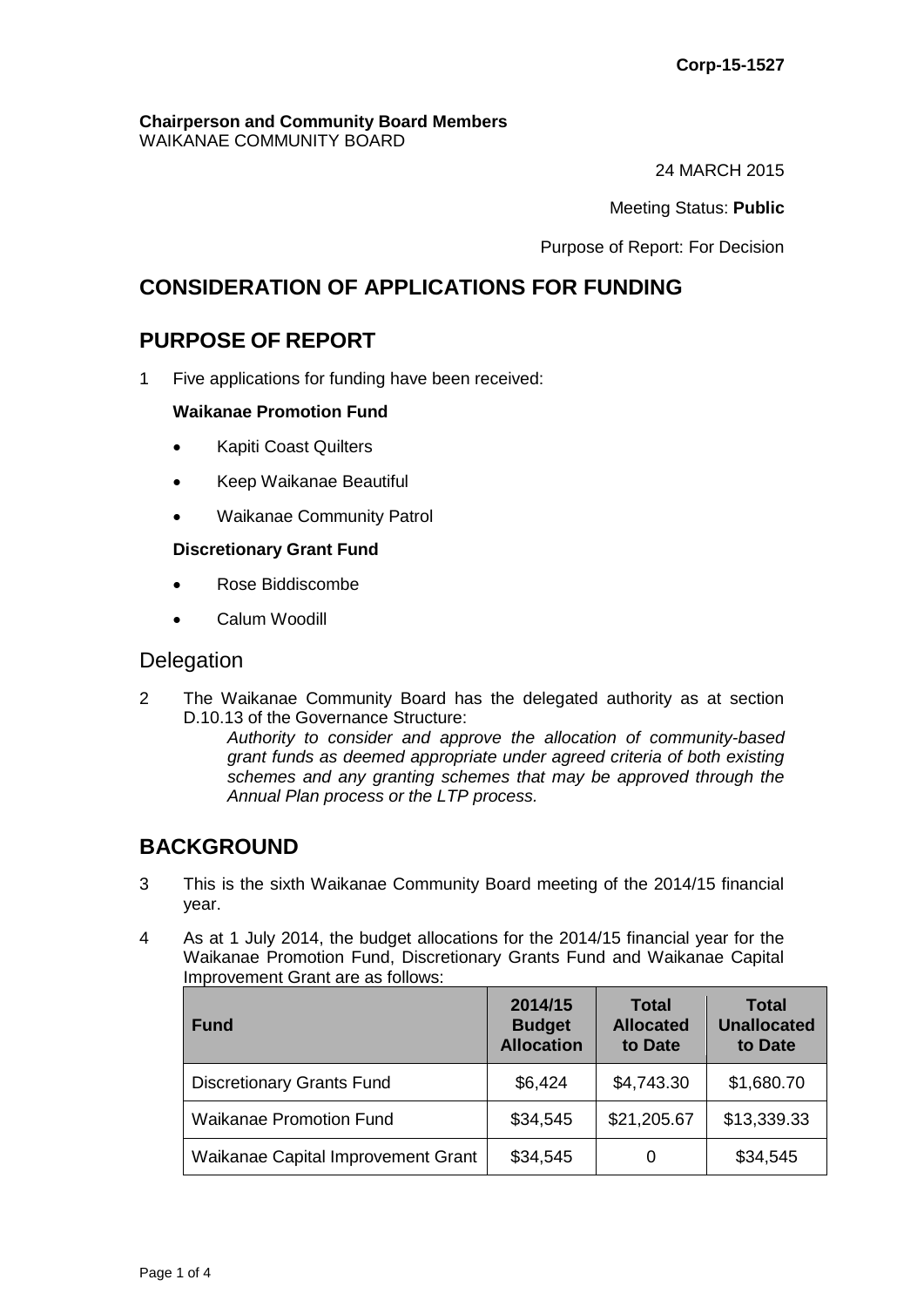5 An amount of approximately \$1.216 million is held in the Waikanae Capital Improvement Fund. The following table shows how that fund has been allocated:

| <b>Amount</b>     | <b>Purpose of Grant</b>                                     |  |  |
|-------------------|-------------------------------------------------------------|--|--|
| \$872,000         | Held in reserve                                             |  |  |
| \$250,000         | Pledged to the Mahara Gallery Trust                         |  |  |
| \$34,000 (approx) | Allocated to the 2014/15 Waikanae Capital Improvement Grant |  |  |
| \$60,000 (approx) | Increase in fund from previous year                         |  |  |
| <b>TOTAL</b>      | \$1,216,000                                                 |  |  |

# **CONSIDERATIONS**

## **Issues**

- 6 Grants are allocated in accordance with the specified criteria (attached).
- 7 All applicants have been advised of the criteria and meeting date by phone or email.

*Application to the Waikanae Promotion Fund*

# **Kapiti Coast Quilters**<br>8 Stephanie Pea

- Stephanie Peach on behalf of Kapiti Coast Quilters has applied for a grant of \$1,440 from the promotion fund to contribute towards promoting their Kapiti Coast Quilters Guild Exhibition in May 2015.
- 9 This application can be considered under the following criteria:
	- "Events based" activities.

Keep Waikanae Beautiful

- 10 Norma McCallum on behalf of Keep Waikanae Beautiful has applied for a grant of \$1,000 from the promotion fund to contribute towards unforeseen costs, mostly for materials, for the mural on the CJ Fisheries wall.
- 11 This application can be considered under the following criteria:
	- Promotions within the Waikanae Ward.

## Waikanae Community Patrol

- 12 Marie Blackford on behalf of Waikanae Community Patrol has applied for a grant of \$1,256 from the promotion fund to contribute towards sending three members to attend the Community Patrols of New Zealand National Training Seminar 2015 in the Hutt Valley.
- 13 This application can be considered under the following criteria:
	- Promotions within the Waikanae Ward.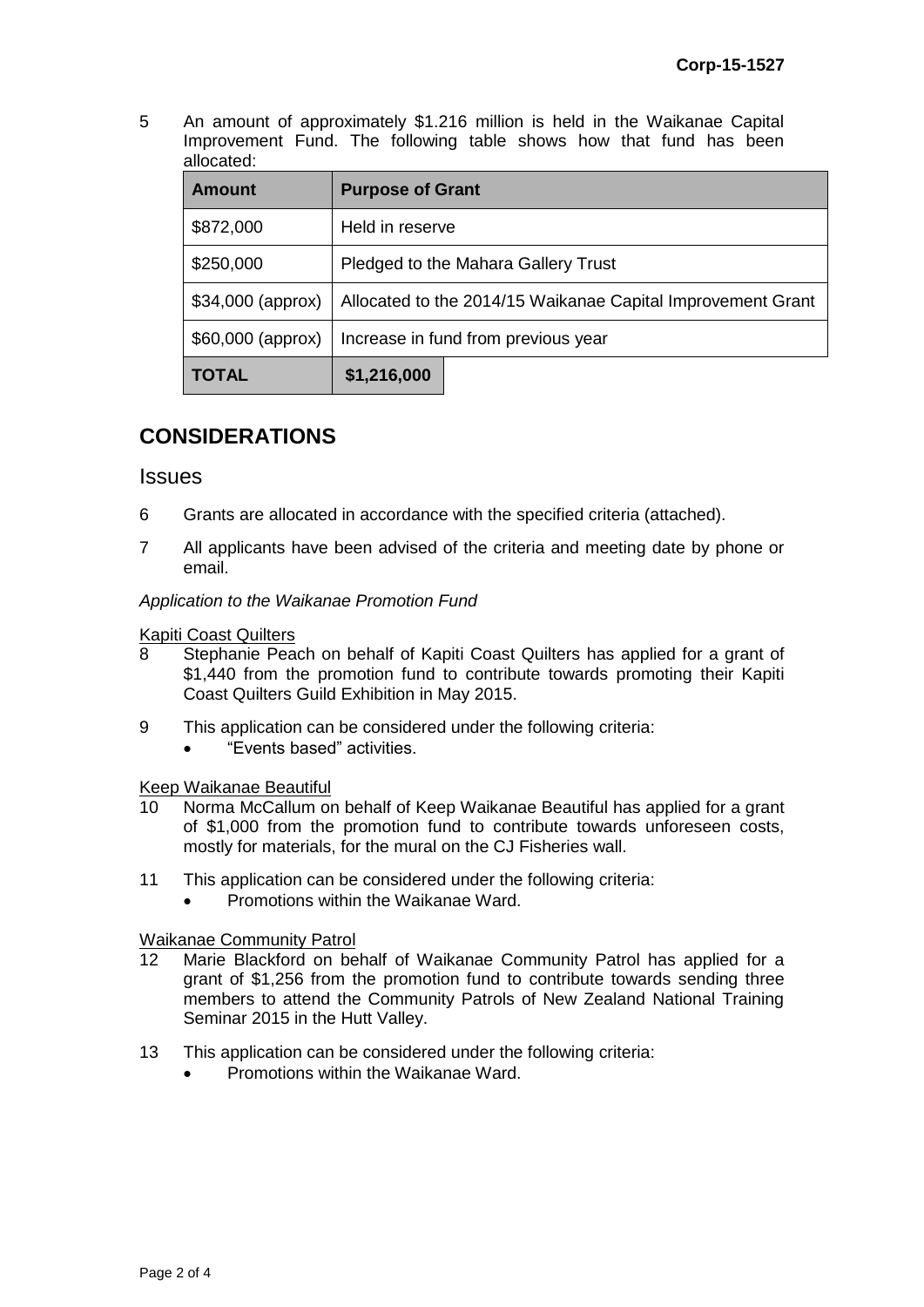*Application to the Discretionary Grants*

14 The applications below can be considered under the criteria: 'community, cultural or sports purposes, including travel both within New Zealand and overseas'.

Calum Woodill

15 Calum Woodill has applied for a discretionary grant of \$500 to help with costs associated with representing New Zealand at the Taekwon Do World Championships in Jesolo, Italy (May 2015).

Rose Biddiscombe

Rose Biddiscombe has applied for a discretionary grant of \$500 to help with costs associated with representing New Zealand at the Taekwon Do World Championships in Jesolo, Italy (May 2015).

# Financial Considerations

17 Should all grants for consideration in this report be approved in the budgets (maximum \$500 with discretionary grants) for the remainder of the 2014/15 financial year will be as follows:

| <b>Fund</b>                      | 2014/15<br><b>Budget</b><br><b>Allocation</b> | <b>Total</b><br><b>Allocated</b><br>to Date | <b>Total</b><br><b>Unallocated</b><br>to Date |
|----------------------------------|-----------------------------------------------|---------------------------------------------|-----------------------------------------------|
| <b>Waikanae Promotion Fund</b>   | \$34,545                                      | \$24,901.67                                 | \$9,643.33                                    |
| <b>Discretionary Grants Fund</b> | \$6,424                                       | \$5,743.30                                  | \$680.70                                      |

## *Historical Grants*

18 Attached to this report as appendices are tables showing all grants made in the 2014/15, 2013/14 and 2012/13 financial years.

# **SIGNIFICANCE OF ENGAGEMENT**

19 This matter has a low level of significance under the Council Policy.

# **RECOMMENDATIONS**

- 20 That the Waikanae Community Board grants the Kapiti Coast Quilters a grant of \$................ from the promotion fund to contribute towards promoting their Kapiti Coast Quilters Guild Exhibition in May 2015.
- 21 That the Waikanae Community Board grants Keep Waikanae Beautiful a grant of \$.............. from the promotion fund to contribute towards unforeseen costs, mostly for materials, for the mural on the CJ Fisheries wall.
- 22 That the Waikanae Community Board grants the Waikanae Community Patrol a grant of \$.................. from the promotion fund to contribute towards sending three members to attend the Community Patrols of New Zealand National Training Seminar 2015 in the Hutt Valley.